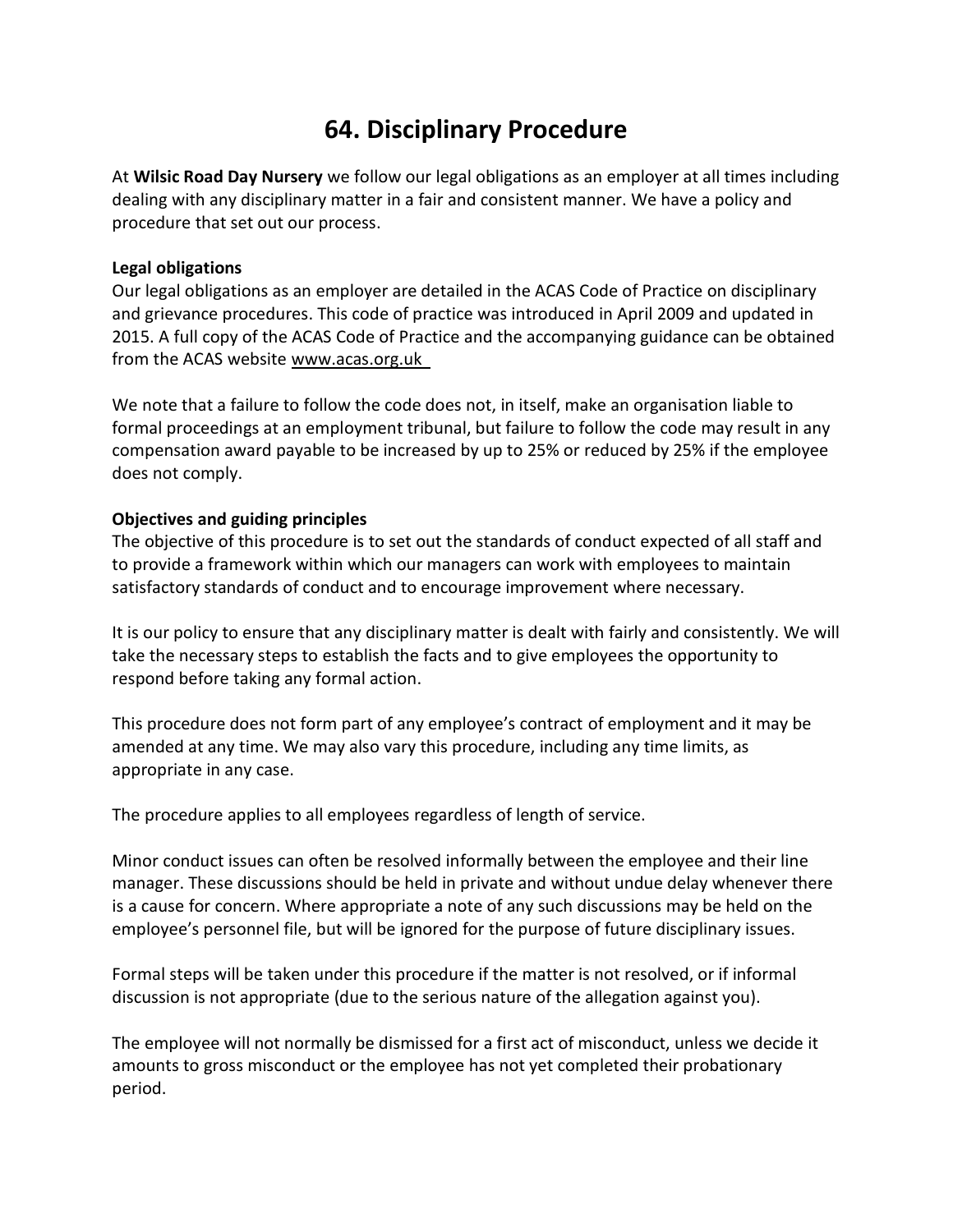## **The procedure**

Our aim is to deal with disciplinary matters sensitively and fairly. All employees must treat all information in connection with the disciplinary procedure and its investigation as confidential.

Where there has been a serious allegation of misconduct or gross misconduct and/or there are serious concerns regarding the employee's capability, we aim to establish the facts quickly and no disciplinary action will be taken until the matter has been fully investigated. The employee will be informed if a formal complaint is made against them, and if necessary they may be suspended on full pay pending the outcome of the investigation and disciplinary procedure.

# **Stage 1: Investigation**

- We will investigate any allegations/concerns quickly and thoroughly to establish whether a disciplinary hearing should be held
- The purpose of the investigation is to establish a balanced view of the facts relating to the allegations against the employee. The amount of investigation will depend on the nature of the allegations and will vary from case to case. It may involve interviewing and taking statements from the employee and any witnesses, and/or reviewing relevant documents
- Investigation interviews are solely for the purpose of fact finding and no decision on the disciplinary procedure will be taken until after the disciplinary hearing
- The employee is not normally allowed to bring a companion to an investigatory interview. However, we may allow them to bring a work colleague or trade union representative in exceptional circumstances and if the employee wishes to be accompanied they should contact Lisa Robson to discuss the reasons for their request
- If the investigations lead us to reasonably believe there are grounds for disciplinary action, we will write to the employee outlining the allegations against them, the basis of the allegations and the potential consequences. The employee will be invited to a disciplinary hearing to discuss the matter. They will be sent any copies of evidence which may be referred to in the hearing (e.g. witness statements, or a summary of the statements if the witness's identity is to remain confidential, and minutes of meetings).

## **Suspension**

• If we believe that you may be guilty of misconduct, which we consider (at our absolute discretion) to be serious misconduct, where relationships have broken down, or where we have any grounds to consider that our property or responsibilities to other parties are at risk, or where we consider in our absolute discretion that your continued presence at the Company's premises would hinder an investigation, we will be entitled to suspend you on full pay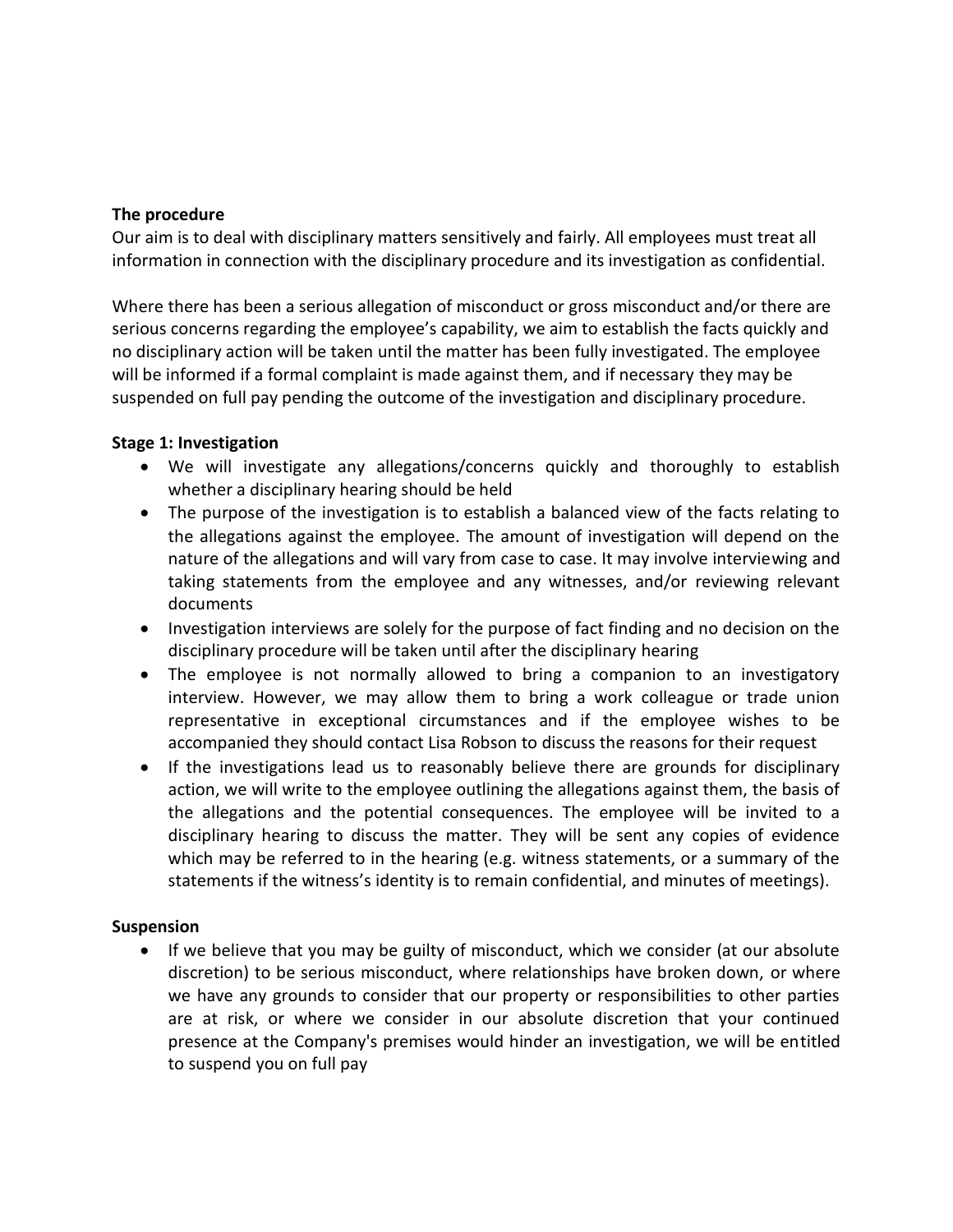- Any such suspension will normally last only as long as required to enable an investigation into the circumstances giving rise to such belief of serious misconduct to be carried out and any disciplinary hearing to be convened
- Any such period of suspension is not a punishment, nor considered as disciplinary action against you, nor does it imply that any decision has been taken about your case.

# **Stage 2: Invite to disciplinary hearing**

- We will hold the disciplinary meeting to discuss the allegations. The employee will have the right to bring a companion to the meeting and a companion may be a work colleague or trade union representative. The employee must inform us prior to the meeting who their chosen companion is. If their companion is unreasonable, for example, there may be a conflict of interest, we may require the employee to choose someone else
- If the employee or their companion is unable to attend the meeting the employee should inform us immediately and we will arrange an alternative time and date. The employee must make every effort to attend the meeting and failure to do so without good cause may be treated as misconduct in itself.

# **Disciplinary hearing**

- During the meeting we will go through the allegations against the employee and the evidence that has been collated. The employee will be able to state their case and call relevant witnesses (provided the employee gives advance notice and we agree to their attendance) to support the case
- We may adjourn the disciplinary meeting if we need to carry out further investigations and the employee will be given reasonable opportunity to consider new information
- The employee will be notified of the decision in writing, usually within 7 working days of the hearing
- If the employee persistently fails to reply to invitations, or persistently fails to attend the arranged hearing without good cause, it may be carried out in their absence and they will be notified of the decision in writing. The employee will retain the right to appeal.

# **Appeal**

- The employee will be given the opportunity to appeal the decision. If they wish to appeal, the employee should state their full grounds in writing and the letter should be sent to **Sue Draper** within five working days from the date the decision was communicated to them
- The appeal meeting will be conducted impartially by a deputy manager, where possible, who has not previously been involved in the case
- The employee will be able to bring a companion to the meeting and the companion may be a work colleague or trade union representative (as stated above)
- We may adjourn the appeal hearing if further investigations need to be carried out and the employee will be given reasonable opportunity to consider any new information before the hearing is reconvened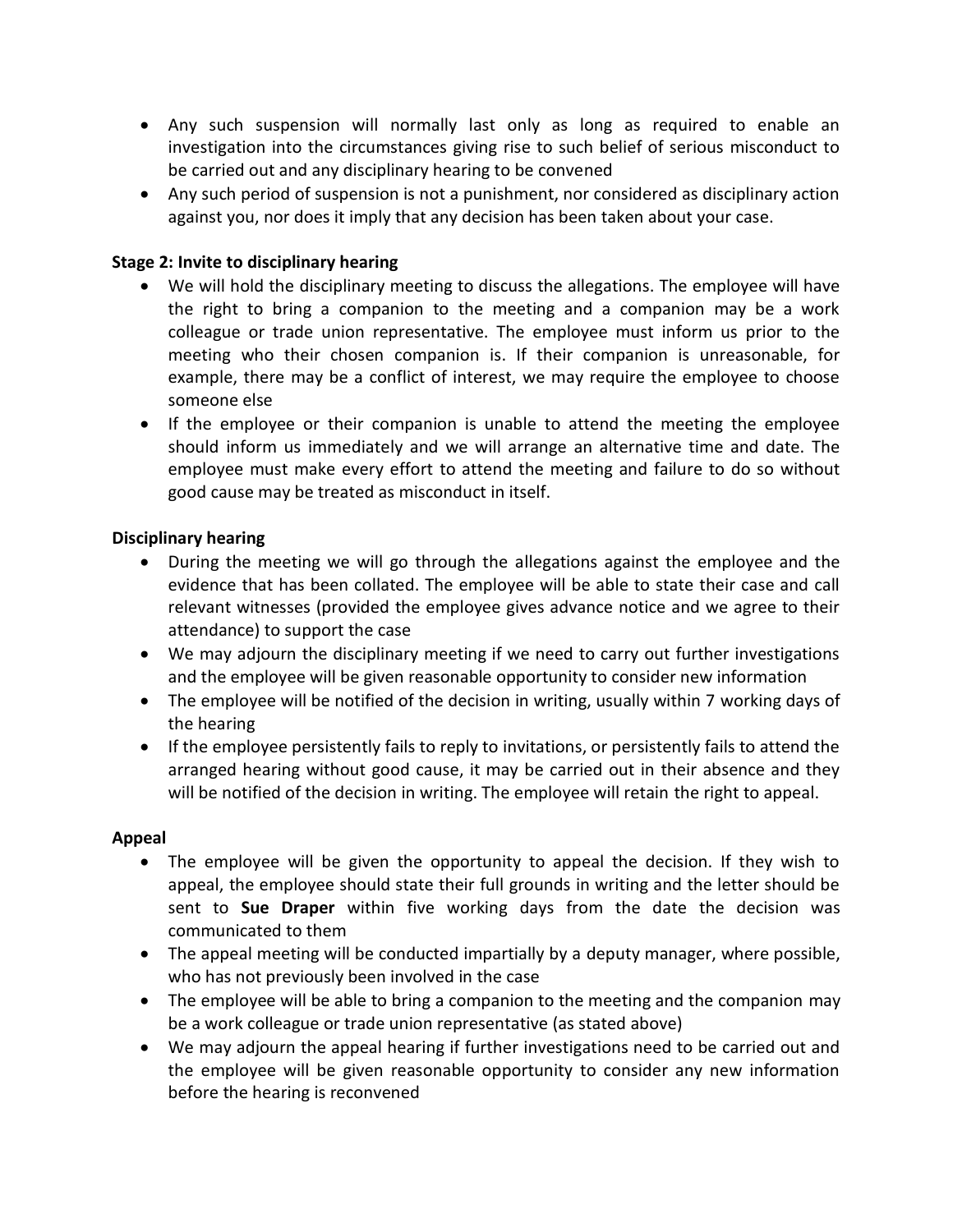• We will inform the employee in writing of our final decision as soon as possible, usually within **5** working days of the appeal hearing.

There is no legal right to appeal beyond this stage.

## **Disciplinary penalties**

In the first instance, where less serious offences are concerned, we are most likely to give the employee a verbal warning. This warning will be recorded and a copy maintained in the employee's personnel file with a time scale for improvement or to not re-offend.

The usual penalties for misconduct are set out below. No penalty should be imposed without a hearing. We aim to treat all employees fairly and consistently, and a penalty imposed on another employee for similar misconduct will usually be taken into account but should not be treated as a precedent. Each case will be assessed on its own merits.

The employee will not normally be dismissed for a first act of misconduct, unless we decide it amounts to gross misconduct or the employee has not yet completed their probationary period.

#### **First written warning**

A first written warning may be authorised by the Manager. It will usually be appropriate for a first act of misconduct where there are no other active written warnings on the employee disciplinary record.

## **Final written warning**

A final written warning may be authorised by the Manager. It will usually be appropriate for:

- a. misconduct where there is already an active written warning on the employee record,
- b. misconduct that we consider is sufficiently serious, to warrant a final written warning even though there are no active warnings on the employee record.

#### **Dismissal**

Dismissal may be authorised by the owner. It will usually only be appropriate for:

- a) any misconduct during the employee probationary period;
- b) further misconduct where there is an active final written warning on the employee record; or
- c) any gross misconduct regardless of whether there are active warnings on the employee record. Gross misconduct will usually result in immediate dismissal without notice or payment in lieu of notice (summary dismissal). Examples of gross misconduct are set out below.

## **Levels of authority**

The Nursery Manager has the authority to suspend an employee pending investigation. Only the owner has the authority to dismiss an employee as set out above.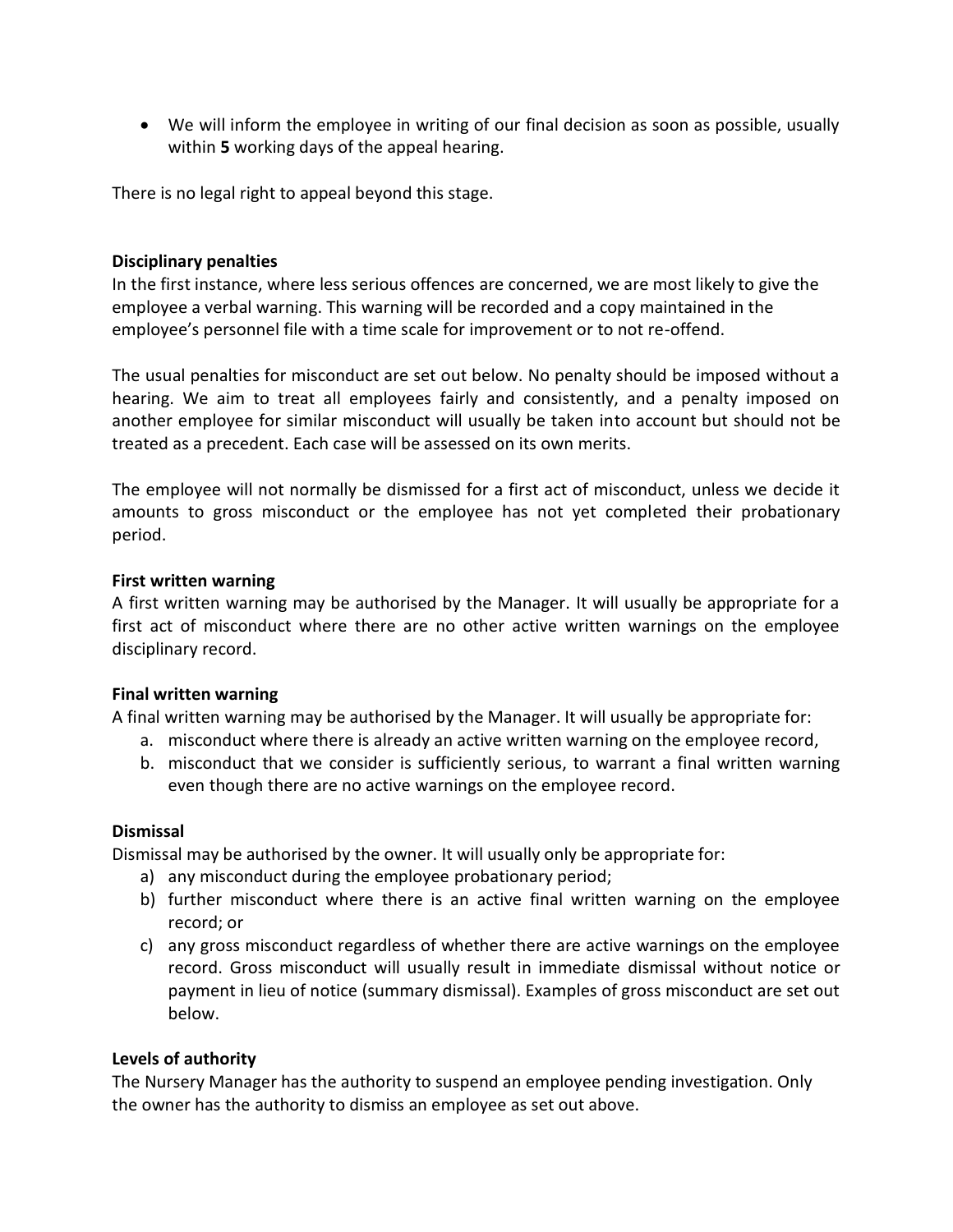## **Gross misconduct**

In the case of gross misconduct, the nursery reserves the right to dismiss an employee without notice (or payment in lieu of notice) if, after investigation and a hearing, the management are satisfied that there is sufficient justification for so doing.

## **Duration of warnings**

Under normal circumstances warnings will be valid for the following time periods, although these may vary according to the nature of the occurrence and may therefore be determined by mutual agreement at the time of issue:

- Verbal warning six months
- First written warning six months
- Final written warning 12 months.

On expiry, warnings will be disregarded for future disciplinary purposes.

# **Alternatives to dismissal**

In some cases we may, at our discretion, consider alternatives to dismissal. These may be authorised by the manager and will usually be accompanied by a final written warning. Examples include:

- Demotion
- A period of suspension without pay
- Loss of seniority
- Loss of overtime.

# **Examples of gross misconduct**

Examples of what would constitute a gross misconduct offence include:

- Failure to inform the employer of a disqualification, either personally or a person living in the same household as the registered provider, or a person employed in that household
- Theft or the unauthorised possession of property belonging to the nursery, its employees or customers
- Assault on any employee or persons associated with the nursery
- Breach of confidence i.e. the divulging of confidential information relating to the nursery, its employees or clients
- Dishonesty, including the use of any funds, expenses or allowances for any other purpose than that for which they have been delegated by the nursery
- Being under the influence of drugs or alcohol whilst on duty
- Serious or persistent breaches of safety rules
- Fraud including falsification of work records and expense claims
- Signing/clocking in or out for another employee
- Physical assault or abuse towards a child e.g. hitting a child in chastisement or harsh disciplinary actions
- Discrimination/harassment in any way against a person